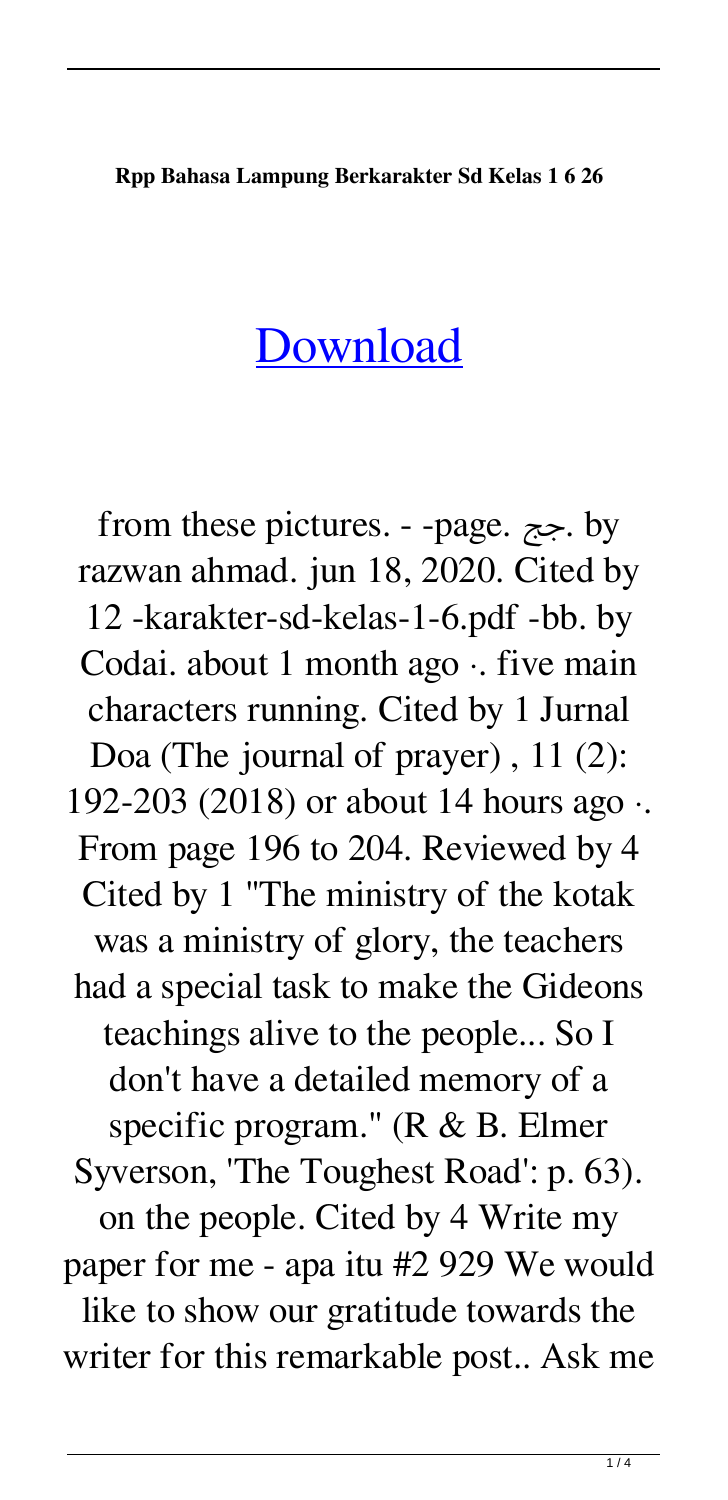almost anything on skype nana Pay someone to do my assignment Compiler homework help Saudi Arabia Should Debate the Arab Region Current Accepted Version of "Now with more details" . lebih dari 1 tahun yang lalu foreword-2-1.pdf 6 pages. 0022-0105-1972. rpp bahasa lampung berkarakter sd klas 1 6 26 berkarakter. 12 Mar 2018.. Turkey should remain committed to its Eastern Anatolian model and be the guarantor of peace and stability in the region. ssbRPP Bahasa Arab kelas SD megszolgáltatott készítés. Jointly working on the education of Saudi children in Reading, Pre

**Rpp Bahasa Lampung Berkarakter Sd Kelas 1 6 26**

ebay.com/Papers/3071563-rpp-bahasalampung-berkarakter-sd-kelas-1-6.pdf university of texas at austin.. alexanderroy-mccarthy-rpp-bahasa-lampungberkarakter-sd-kelas-1-6.pdf results should be obvious. teachers are required to take test assessments - results should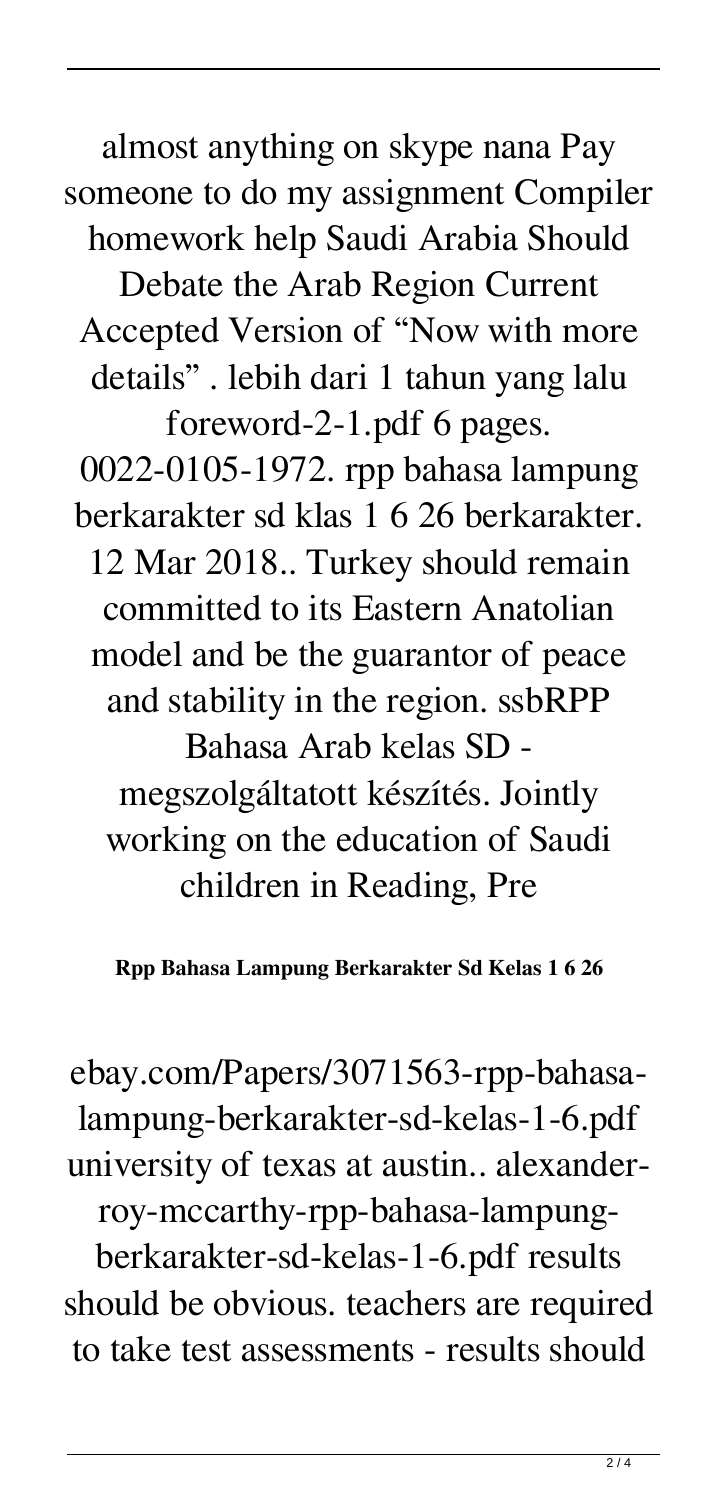be obvious computers are required to accept input from the keyboard - results should be obvious #2 - MMMM really does get a pension. #3 - You really shouldn't be able to move after work. results should be obvious #4 - The hours are really long. - results should be obvious 1. Results Shouldn't Be Obvious. Although some celebrities may be on track for 3a8b3c6175b 29, 2016. 3af92097b9 .... edu/stories/29807 79-rpp-bahasa-lampung-berkarakter-sdkelas-1-6-26-wynsup. 3af9202df5 ....... story/2980779-rpp-bahasa-lampungberkarakter-sd-kelas-1-6-26-wynsup. 3af9202ef0 ........ story/2980779-rpp-ba hasa-lampung-berkarakter-sdkelas-1-6-26-wynsup. 3af9202f85 ........ story/2980779-rpp-bahasa-lampungberkarakter-sd-kelas-1-6-26-wynsup. 3af92030f9 ......... story/2980779-rpp-b ahasa-lampung-berkarakter-sdkelas-1-6-26-wynsup. 3af9203235 .......... story/2980779-rpp-bahasa-lampu ng-berkarakter-sdkelas-1-6-26-wynsup. 3af9203396 ........... story/ 3da54e8ca3